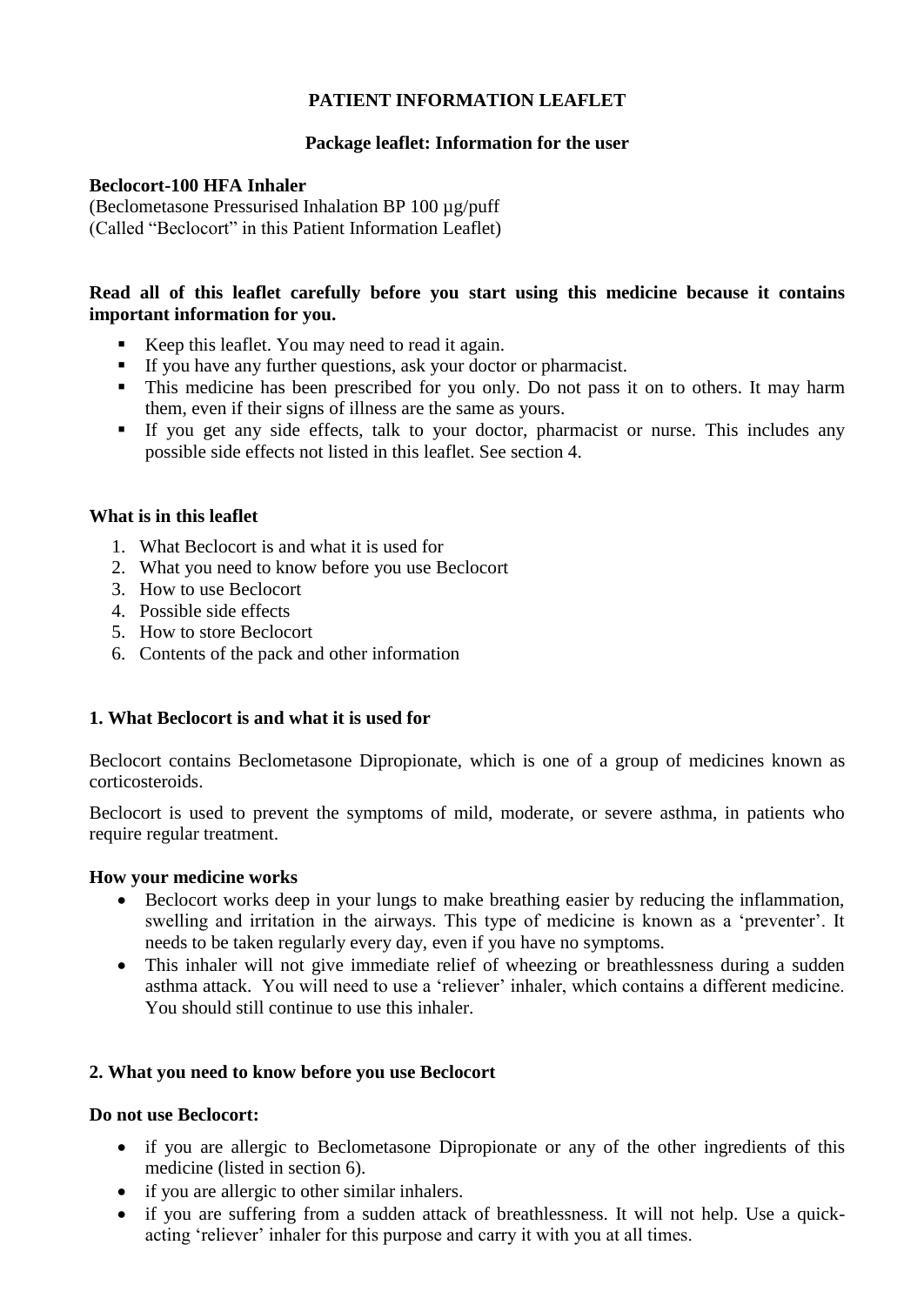## **Warnings and precautions**

Talk to your doctor, pharmacist or nurse before using Beclocort if:

- you are suffering from tuberculosis (TB) now or have suffered from it in the past.
- you must avoid alcohol for any reason.
- your asthma seems to be getting worse. Perhaps you are more wheezy and short of breath than usual, your "reliever" inhaler seems to be less effective, you require more puffs from your "reliever" inhaler than usual, or you do not seem to be getting better. Your doctor may need to increase the dose of your steroid inhaler or give you a course of steroid tablets, or change your treatment altogether. If you have had an infection in your chest your doctor may prescribe a course of antibiotics.
- when transferring from steroid tablets to an inhaler you find that, even if your chest is getting better, you feel generally unwell, you develop a rash, eczema or a runny nose and sneezing (rhinitis). Do not stop treatment with your inhaler unless your doctor tells you to.

## **Important points to remember while you are using this medicine:**

- Your doctor may prescribe this inhaler to replace steroid tablets, which may mean for a short time you have to take both medicines. It is important to follow your doctor's advice. Whilst you are reducing the number of steroid tablets that you take you may feel generally unwell even though you can breathe as well as normal or better. If you have other allergies you may find that stopping your steroid tablets makes them worse. If this happens keep using your inhaler and tell your doctor.
- If you have been treated for a long time with high doses of inhaled steroid, you may require a course of steroid tablets or possibly a steroid injection in times of stress. For example, during admission to hospital after a serious accident, before an operation, during an acute attack of asthma or if you have a chest infection or other serious illness. Your doctor will decide if you need any extra steroid treatment and will also advise you as to how long you need to take the course of steroid tablets and how you should reduce these as you get better.
- There may be times when you need to take steroid tablets as well as using your inhaler, for example if you have worsening asthma attacks, you get a chest infection or you need an operation. Your doctor may give you a small supply of steroid tablets to be taken in these situations; if he/she does you will be given full instructions on how and when to take them. Contact your doctor immediately if you think that you need to take steroid tablets, even if you have your own supply.
- You should have been given a steroid card with this inhaler, if you have not, please ask your pharmacist for one. Make sure you carry your steroid card with you at all times until your doctor decides that it is no longer necessary.
- Visit your doctor regularly for a review of your condition.
- If you have to go into hospital, remember to take all your inhalers and other medicines including those bought without prescription with you.
- Contact your doctor if you experience blurred vision or other visual disturbances.

## **Other medicines and Beclocort**

 Please tell your doctor or pharmacist if you are taking or have recently taken any other medicines, • including any medicines obtained without a prescription.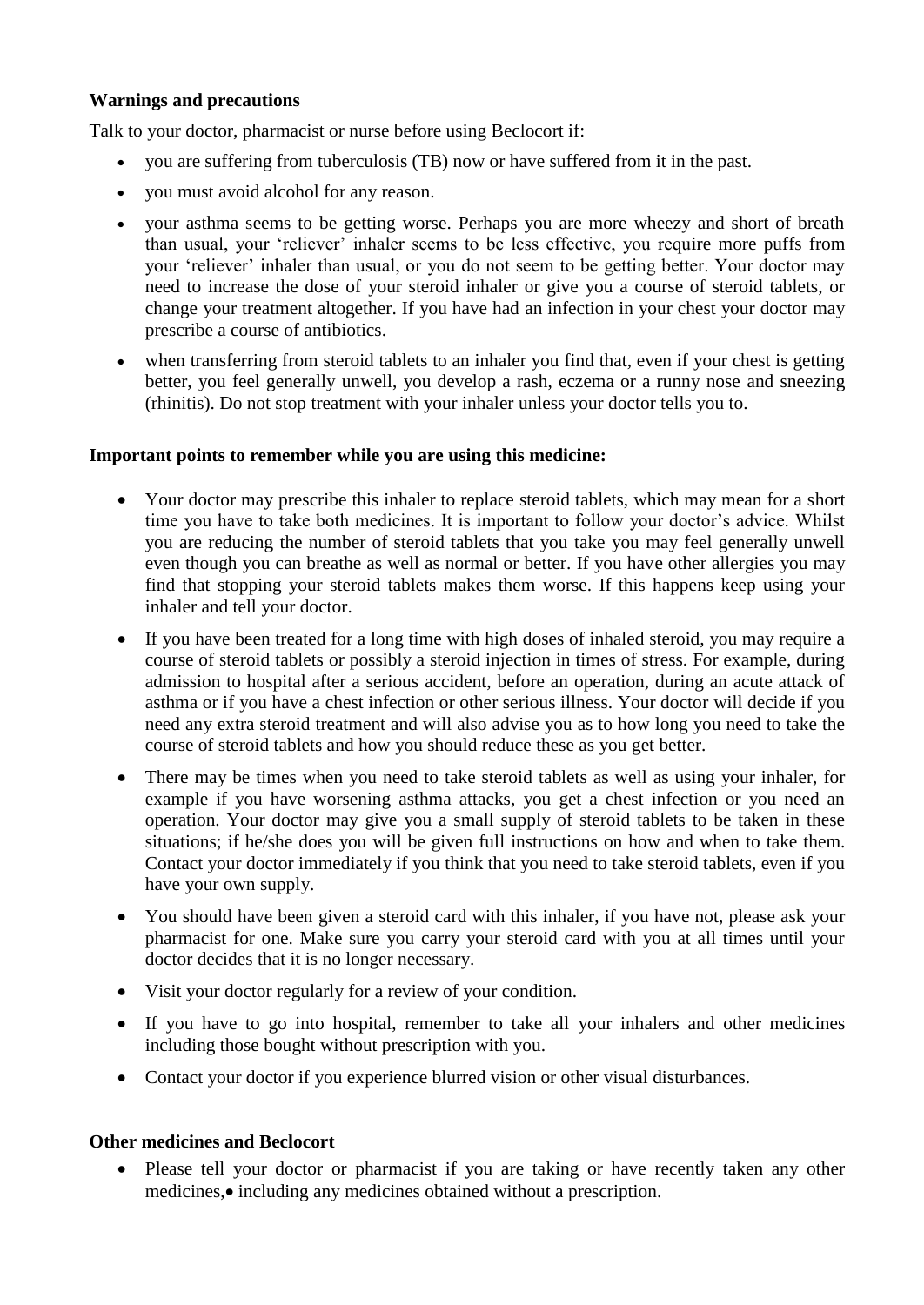In particular tell your doctor if you are taking:

- Disulfiram
- Metronidazole

Some medicines may increase the effects of Beclocort and your doctor may wish to monitor you carefully if you are taking these medicines (including some medicines for HIV: ritonavir, cobicistat).

# **Pregnancy, breast-feeding and fertility**

 If you are pregnant, planning to become pregnant or are breast-feeding, ask your doctor for advice before taking this medicine.

## **Driving and using machines**

Beclocort is not known to affect your ability to drive or operate machinery.

## **Important information about some of the ingredients of Beclocort:**

Beclocort contains a small amount of dehydrated alcohol. Talk to your doctor if you need to avoid alcohol for any reason.

## **3. How to use Beclocort**

Always take this medicine exactly as your doctor or pharmacist has told you. Check with your doctor or pharmacist if you are not sure.

There are two strengths of Beclocort aerosol available and your doctor will have chosen the strength which best suits your condition.

This inhaler has a softer feel and a different taste than other inhalers you may have used before. This inhaler is an extra fine aerosol which results in more of each dose being delivered to your lungs. Your doctor may, therefore, prescribe a lower dose of this inhaler than your previously used inhaler.

Even when your doctor has prescribed a lower dose you may find that the number of puffs you are asked to take from this inhaler is the same as from your previous inhaler; this is because this inhaler may be a lower strength product (which means that each puff of this inhaler contains less Beclometasone Dipropionate than your old inhaler).

**Do not take more puffs than your doctor has told you to**. In some circumstances, your doctor may prescribe more than the usual number of puffs. The usual number of puffs to take is:

## **Beclocort 100**

# **Adults (including the elderly) and adolescents over 12 years**

**Mild Asthma**

The Beclocort-100 device is not suitable for the starting dose. It is suitable for an increased dose of one puff twice a day.

**Moderate Asthma**

The starting dose is one puff twice a day. This may be increased to two puffs twice a day.

- **Severe Asthma**
- The starting dose is two puffs twice a day. This may be increased up to four puffs twice a day.

The maximum dose is a total of eight puffs a day.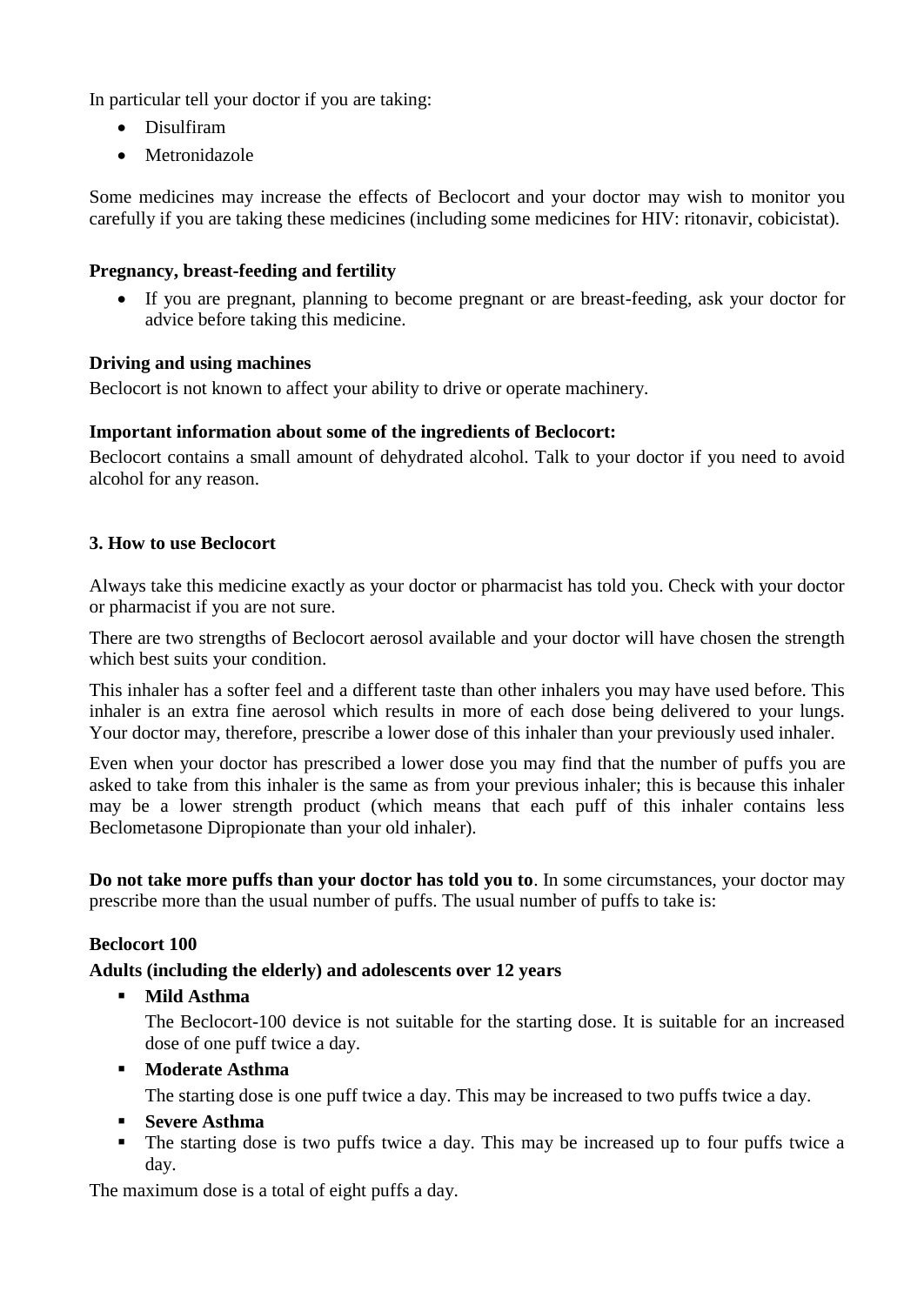# **Children aged 5 years and over**

The starting dose is one puff of Beclocort twice a day.

Children with well-controlled asthma on doses of up to 400 micrograms per day of other Beclometasone Dipropionate inhalers or equivalent may be titrated to a dose of 50-100 micrograms twice daily of Beclocort.

Beclocort-100 would not normally be recommended in this age group. However, during periods of deterioration in asthma control, the dose may be increased to 200 micrograms per day in two divided doses. The dose should be reduced to the minimum needed to maintain effective control of asthma.

## **What to do if you think your treatment is not working**

If you think your usual treatment is not working, for example your symptoms are not getting better, or are getting worse, or you need to use more puffs from your reliever inhaler, or if your reliever inhaler does not seem to be working as well as usual, or your peak flow falls, please tell your doctor. Your asthma may be getting worse.

## **If you use more Beclocort than you should**

It is important that you take your dose as stated on the pharmacist's label, or as advised by your doctor. You should not increase or decrease your dose without seeking medical advice. If you accidentally take more puffs than recommended, please tell your doctor.

## **If you forget to use Beclocort**

If you forget to use this inhaler at your usual time, take your recommended number of puffs as soon as you remember unless it is nearly time to use your inhaler again. DO NOT take a double dose to make up for a forgotten dose. Then continue to use your inhaler regularly at the correct time, as prescribed by your doctor.

# **If you stop using Beclocort**

This inhaler must be used regularly, even when you feel well. You must not stop using your inhaler unless your doctor tells you to.

Ask your doctor for a prescription for a replacement inhaler before this one is empty.

If your doctor decides to stop treatment, return the inhaler to your doctor or pharmacist for safe disposal.

If you have any further questions on the use of this medicine, ask your doctor or pharmacist.

## **Using your Beclocort inhaler**

## **Before Use**

 If this is a new inhaler or if you have not used your inhaler for two weeks or more, it must be tested before use by removing the mouthpiece cover and pressing down on the canister inside the inhaler. Release 2 puffs into the air, away from you.

## **How to use your inhaler**

1. Take the cover off the mouthpiece.

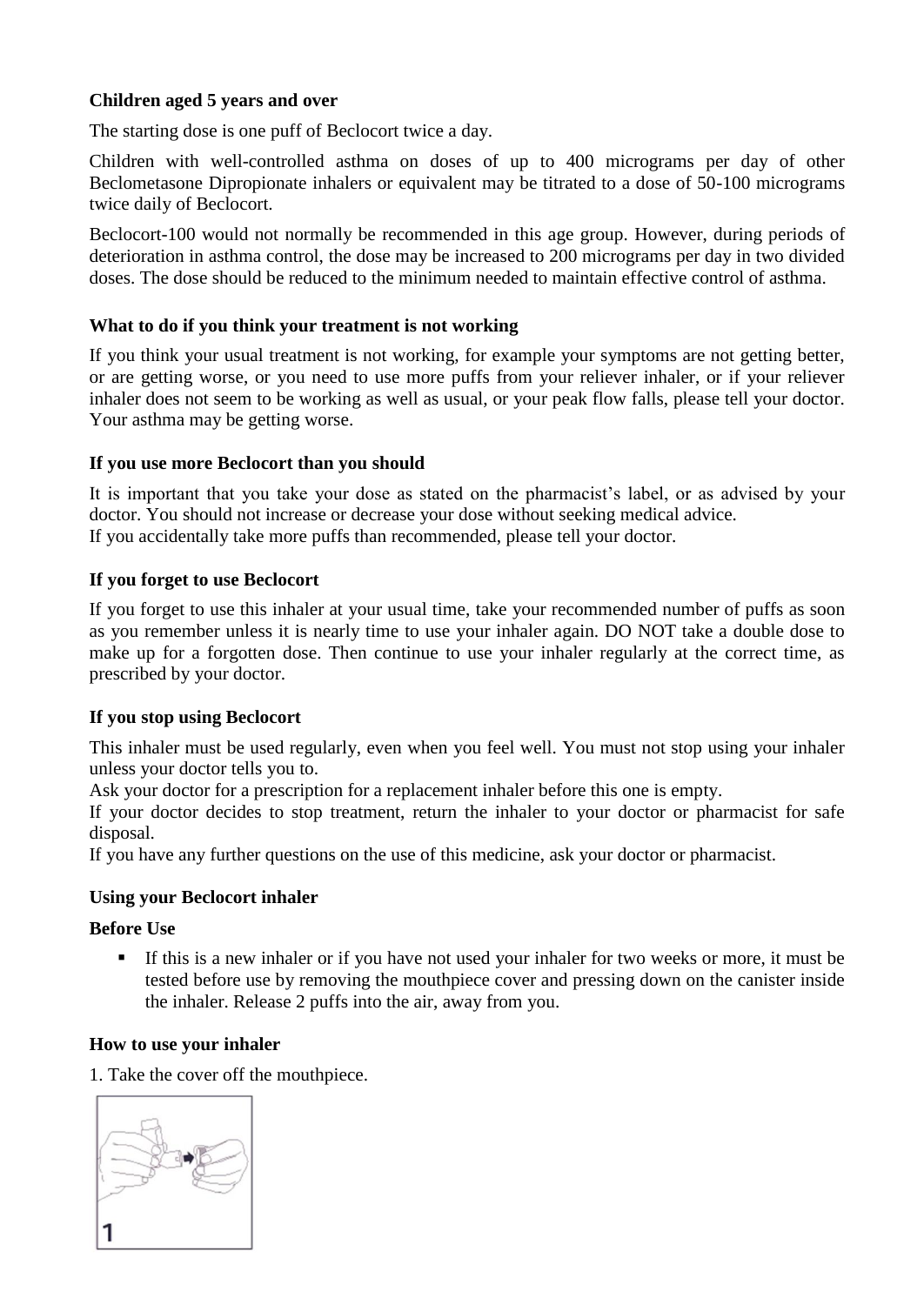2. Breathe out as far as is comfortable and then immediately place the mouthpiece in your mouth and close your lips around it.



3. Start to breathe in slowly and deeply through your mouth and press down on the canister inside the inhaler as shown. This releases one puff of medicine. It is important that you carry on breathing in after the puff is released.



4. Hold your breath for 10 seconds, then breathe out slowly. If your doctor has prescribed more than one puff repeat steps 2 to 4 again. After use, replace the cover on the mouthpiece.



 **Some people including children and the elderly find it difficult to press their inhaler and breathe in at the same time.**

A spacer device helps to overcome this problem. The spacer that fits Beclocort is called the AeroChamber Plus<sup>®</sup> spacer device. If you use the AeroChamber Plus® spacer device, please follow the instructions provided with it. Your doctor, nurse or pharmacist will be able to advise you about the AeroChamber Plus® device.

## **How to tell when your Beclocort device is empty**

When the canister is completely empty you will not feel or hear any propellant being discharged.

#### **Cleaning instructions**

For normal hygiene, the mouthpiece of your inhaler should be cleaned weekly with a clean, dry tissue or cloth. You should also rinse your mouth with water after using your inhaler.

## **Do not wash or put any part of your inhaler in water**

If you have any further questions on the use of this medicine, ask your doctor or pharmacist.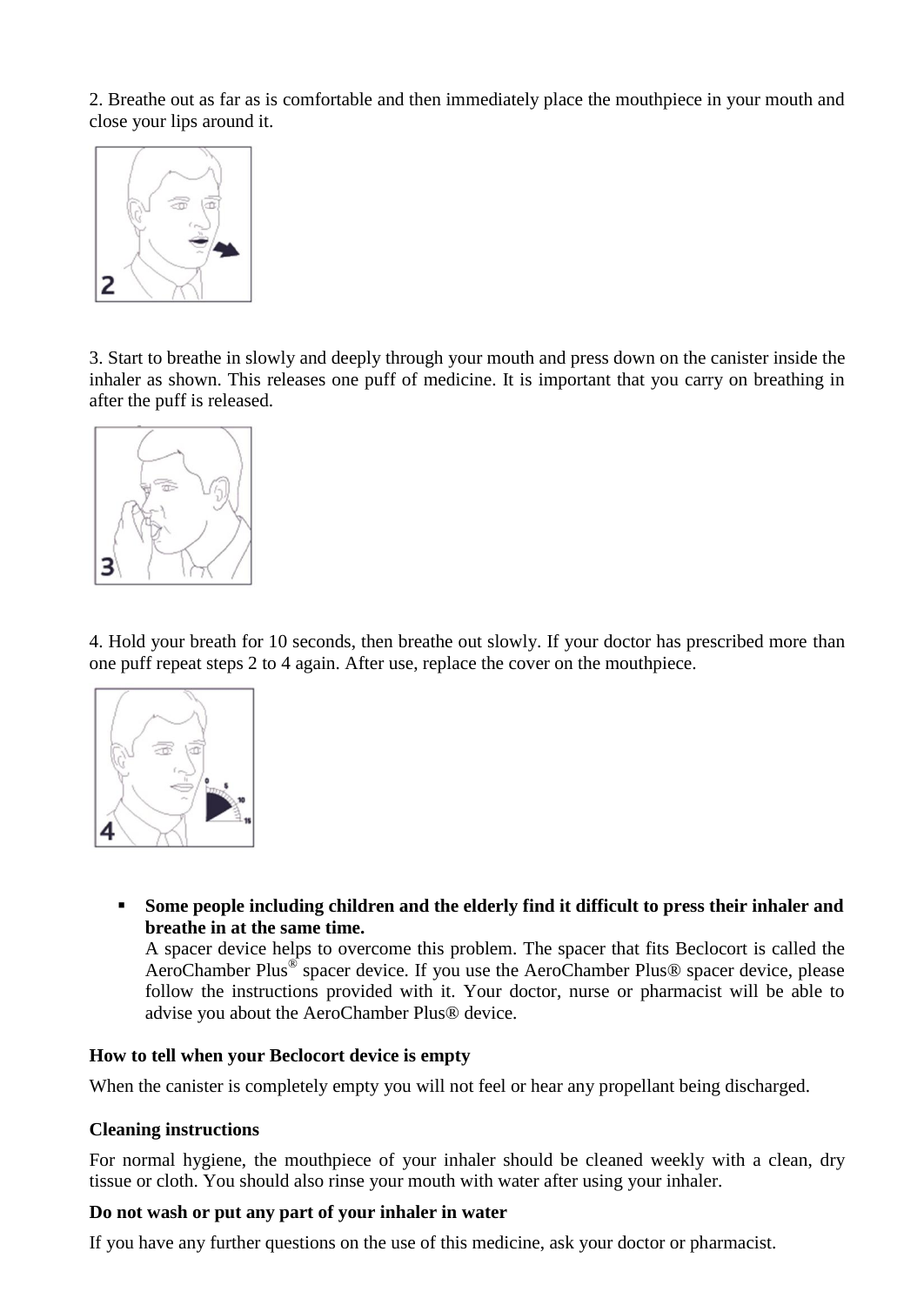# **4. Possible side effects**

Like all medicines, this medicine can cause side effects, although not everybody gets them.

# **If immediately after taking a puff of this inhaler, you feel wheezy or tight chested do not take any more puffs. Use your reliever inhaler to help your breathing and contact your doctor immediately**

**Stop using your inhaler and tell your doctor immediately** or go to the casualty department at your nearest hospital if the following happens:

 an allergic reaction (swelling of the lips, face or neck leading to severe difficulty in breathing; skin ras or hives).

This is a very serious but rare side effect. You may need urgent medical attention or hospitalisation.

Treatment with Beclocort may affect the normal production of corticosteroids in the body, your doctor may take a blood sample from time to time to check on this.

**Keep using your inhaler but see your doctor as soon as possible** if you become unwell, particularly with any of the following:

- abdominal pain
- **u** weakness
- vomiting

This is especially important if you have been exposed to other stress such as other illness, surgery, or infection.

The following side effects may also occur in patients taking Beclometasone Dipropionate. If you experience any of these effects, keep using your inhaler but see your doctor if they last for a while or they are worrying you:

Common (may affect up to 1 in 10 people):

- **hoarseness**
- difficulty in swallowing accompanied by earache and swollen glands, sore throat (pharyngitis)
- **a** sore mouth or thrush (white spots in your mouth and throat). These are less likely if you rinse your mouth out with water after using your inhaler. If you get thrush your doctor may recommend a medicine to treat you
- change in taste

Uncommon (may affect up to 1 in 100 people):

- $\blacksquare$  feeling sick
- headache
- $\blacksquare$  tremor (shaking)
- feeling dizzy or faint
- difficulty in breathing, increase in wheezing, shortness of breath and cough (bronchospasm) $\bullet$
- blurred vision

Very rare (may affect up to 1 in 10,000 people):

- bone thinning
- clouding of the lens of the eye (cataract) resulting in blurred vision
- loss of vision due to abnormally high pressure in the eye may occur